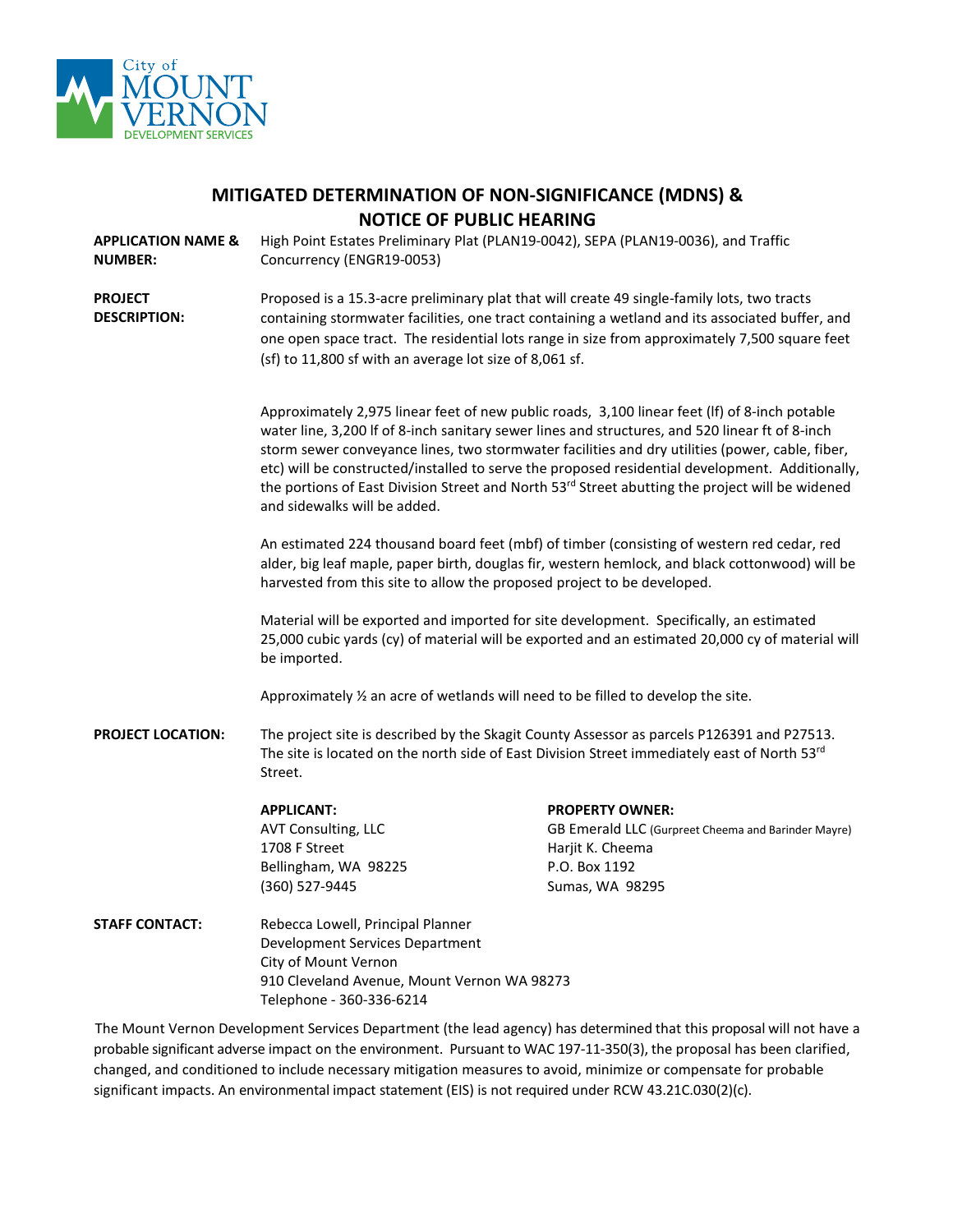This decision was made after review of a completed environmental checklist and other information on file (and available to the public) with the lead agency. The lead agency has determined that the requirements for environmental analysis, protection, and mitigation measures have been adequately addressed with the mitigation measures listed below; in conjunction with, the City's existing development regulations and comprehensive plan adopted under chapter 36.70A RCW, and in other applicable local, state, or federal laws or rules, as provided by RCW 43.21C.240 and WAC 197-11-158.

**PUBLIC COMMENTS ARE NOT ACCEPTED BY THE DEPARTMENT THROUGH EMAIL.** Comments submitted on paper are required to be mailed or delivered to the Development Services Department at the address listed above. Comments not meeting the requirements of this section are considered as not being received by the city. Any person may comment on the application, receive notice and request a copy of the decision once it is made. To receive additional information regarding this project contact the Development Services Department and ask to become a party of record.

Additionally, City staff have created a page on the City's website where the completed Environmental Checklist, site plans, technical reports, and other pertinent information can be viewed. This webpage can be viewed as follows: navigate to: [www.mountvernonwa.gov;](http://www.mountvernonwa.gov/) once here click on 'Departments' then 'Development Services' then then 'News Notices' then scroll down the page to find the project name/number.

#### **CONDITIONS NECESSARY TO MITIGATE ENVIRONMENTAL IMPACTS:**

- 1. Any person engaged in ground disturbing activity who encounters or discovers historical and/or archeological materials in or on the ground shall:
	- a. Immediately cease any activity which may cause further disturbance;
	- b. Make a reasonable effort to protect the area from further disturbance; and,
	- c. Report the presence and location of the material to the proper authorities in the most expeditious manner possible.
- 2. The two wetlands near the southeast portion of the site that will only be partially filled will be required to mitigate for the buffer areas they are required to have through the City's managed ecosystem alternative found in MVMC 15.40.110 that entails buying down the buffer areas and enhancing the buffers area left on-site. Alternatively, the applicant could fill these wetlands in their entirety and not have to use the City's managed ecosystem alternative.
- 3. A five-foot wide tract/easement shall be created on the east side of North 53<sup>rd</sup> Street and along the north side of East Division Street. The tract/easement shall comply with all of the following:
	- a. This area shall have a six-foot tall decorative, wood fence installed where it abuts Lots 1, 4, 5, 10 13, the south storm Tract A, and Tract B containing wetlands abutting East Division Street.
	- b. Between the fence and the sidewalks minimum 2-inch caliper street trees shall be installed at 30-foot intervals and minimum 2-gallon shrubs shall be installed between the street trees.
	- c. The height of the fence shall be reduced, or the fence shall be located further northeast, such that it does not create a sight distance problem at the intersection of East Division and North 53<sup>rd</sup>, and where proposed Road A intersects with North 53rd Street.
	- d. The future Homeowner's Association will be responsible for the monitoring and maintenance of the fencing and landscaping within the 5-foot wide tract. The 5-foot wide area can be an easement where it crosses Lots 10 – 13, with the remaining areas required to be a tracts.
- 4. All work completed near the on-site wetlands and their associated buffers that are not proposed to be filled shall comply with all of the following conditions:
	- a. The City's consultant biologist or the applicant's biologist shall monitor this work and shall submit reports documenting the progress and completion of these activities to the City.
	- b. The biologist monitoring this work is responsible for ensuring construction activities do not result in adverse impacts to the wetlands or their associated buffers. As such, if while monitoring construction activities the biologist deems it necessary to have the applicant install or implement additional mitigation measures to protect the functions and values of the stream the applicant shall be responsible for completing these requests in a timely manner.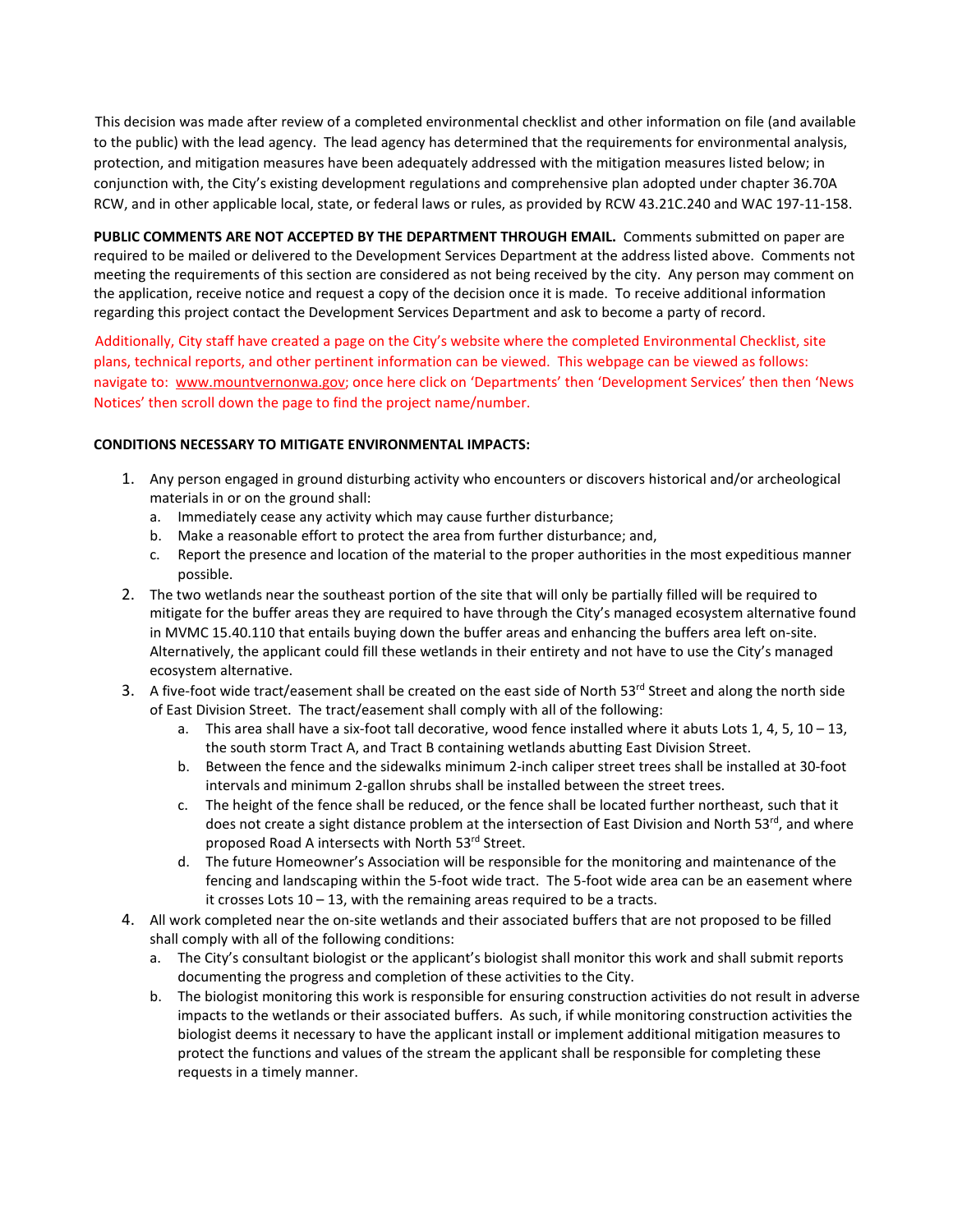c. The applicant shall be responsible for all costs associated with this work (this includes the cost of the City's biologist and any mitigation measures they deem necessary during construction).

**ENVIRONMENTAL DETERMINATION APPEAL PROCESS:** Appeals of the environmental determination must be filed in writing on or before 5:00 PM on **JULY 25, 2019**. Appeals must be filed in writing together with the required \$100.00 application fee to: Hearing Examiner, City of Mount Vernon, 910 Cleveland Ave, Mount Vernon, WA 98273. Appeals to the Examiner are governed by City of Mount Vernon Municipal Code Section 15.06.215. Additional information regarding the appeal process may be obtained from the staff 'Contact Person' listed above; or by downloading a copy of the referenced MVMC at [www.mountvernonwa.gov](http://www.mountvernonwa.gov/) 

**OPEN RECORD PUBLIC HEARING:** An open record public hearing will be held before the Mount Vernon Hearing Examiner on **AUGUST 9, 2019** at 3PM at City Hall (910 Cleveland Ave.). The Hearing Examiner will make a recommendation to the City Council. The City Council will make a final decision on this project at a closed record public hearing once they have the Hearing Examiner's recommendation.

**RESPONSIBLE PERSON:** Rebecca S. Bradley-Lowell, Principal Planner

aveel

**SIGNATURE DATE**

July 16, 2019

**ISSUED:** July 16, 2019

**PUBLISHED:** July 17, 2019

**SENT TO:** CORPS OF ENGINEERS, WA AGRICULTURE, DAHP, WA COMMERCE, WA CORRECTIONS, WA EFSEC, WDFW, WA HEALTH, DNR, STATE PARKS, PARKS COMMISSION, PSP, PSRC, WA DOT, DOE, DSHS, NW CLEAN AIR, SEPA REGISTER, SEPA UNIT, SKAT, COUNTY PDS, COUNTY ASSESSOR, DIKE AND DRAINAGE DISTRICT, SCOG, PORT OF SKAGIT, MVSD, SVC, SKAGIT COOP, SWINOMISH, UPPER SKAGIT, SAMISH, SAUK-SUIATTLE, TULALIP, AND STILLAGUAMISH TRIBES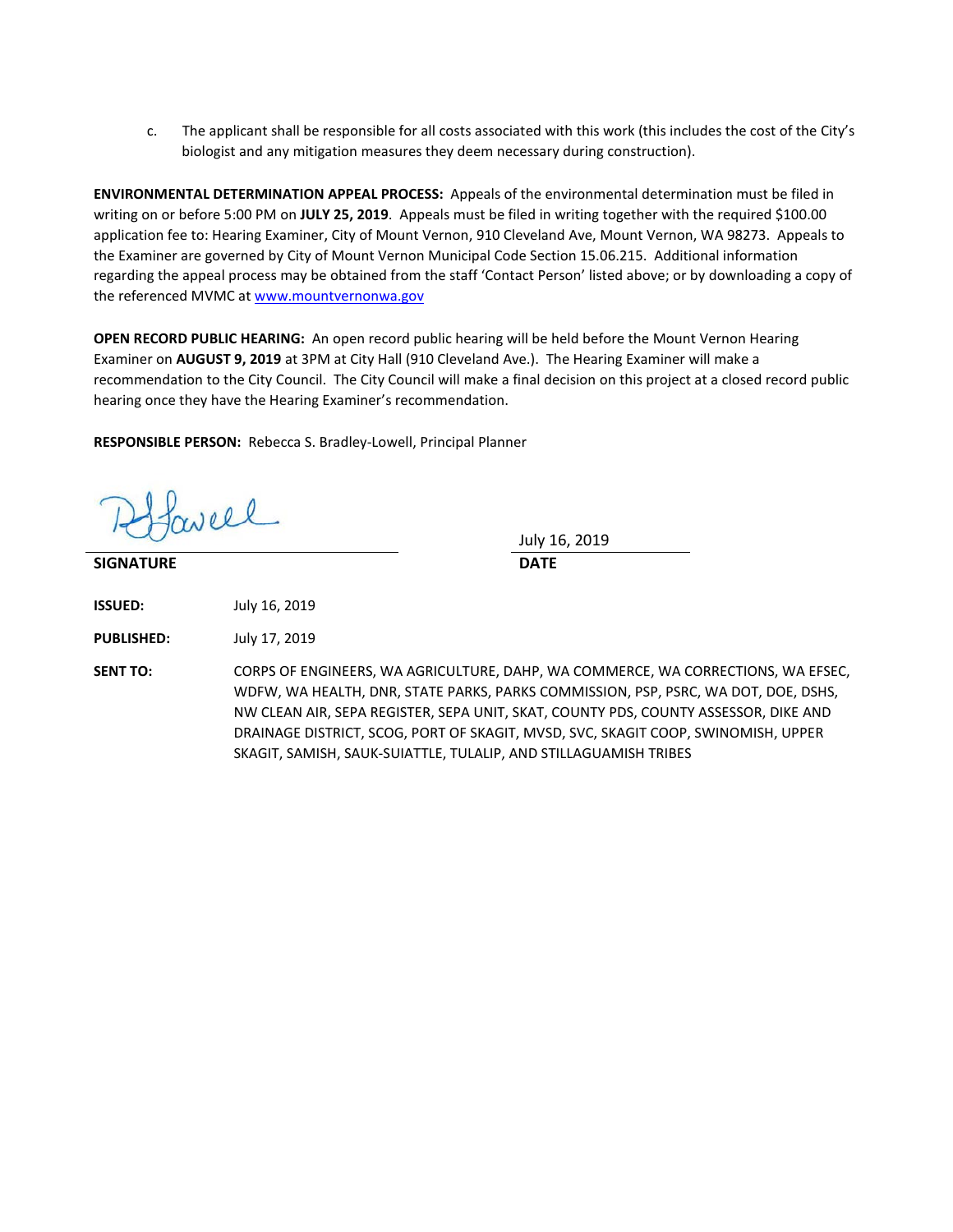

# **SEPA ENVIRONMENTAL REVIEW STAFF REPORT**

#### **A. BACKGROUND**

#### **APPLICANT & APPLICATION NAME/NUMBER:** High Point Estates Preliminary Plat (PLAN19-0042), SEPA (PLAN19-0036), and Traffic Concurrency (ENGR19-0053)

|                   | PROPERTY OWNER/APPLICANT:             | <b>CITY STAFF CONTACT:</b>                                 |  |
|-------------------|---------------------------------------|------------------------------------------------------------|--|
| <b>NAME:</b>      | AVT Consulting, LLC                   | Development Services Department<br>Contact: Rebecca Lowell |  |
| <b>ADDRESS:</b>   | 1708 F Street<br>Bellingham, WA 98225 | 910 Cleveland Ave<br>Mount Vernon, WA 98273                |  |
| <b>TELEPHONE:</b> | (360) 527-9445                        | $(360)$ 336-6214                                           |  |

**PROJECT DESCRIPTION:** Proposed is a 15.3-acre preliminary plat that will create 49 single-family lots, two tracts containing stormwater facilities, one tract containing a wetland and its associated buffer, and one open space tract. The residential lots range in size from approximately 7,500 square feet (sf) to 11,800 sf with an average lot size of 8,061 sf.

Approximately 2,975 linear feet of new public roads and utilities will be constructed/installed to serve the proposed residential development.

An estimated 224 thousand board feet (mbf) of timber will be harvested from this site to allow the proposed project to be developed. An estimated 25,000 cubic yards (cy) of material will be exported and an estimated 20,000 cy of material will be imported. Approximately ½ an acre of wetlands will need to be filled to develop the site.

#### **See the accompanying MDNS for the full project description.**

**PROJECT LOCATION:** The project site is described by the Skagit County Assessor as parcels P126391 and P27513. The site is located on the north side of East Division Street immediately east of North 53rd Street.

#### **B. RECOMMENDATION**

Based on analysis of probable impacts from the proposal, the Responsible Official has made the following Environmental Determination: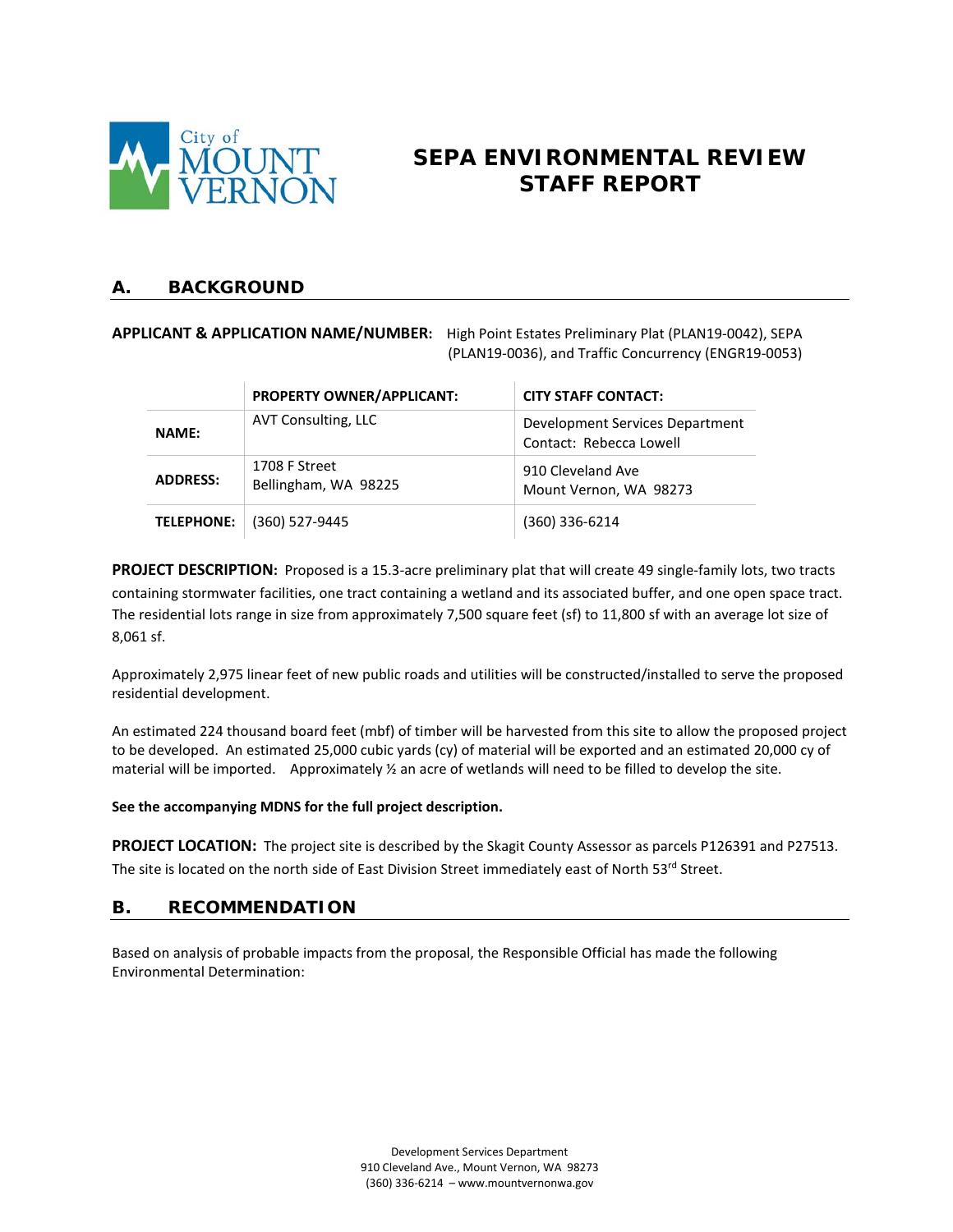| <b>DETERMINATION OF</b><br><b>NON-SIGNIFICANCE</b> |             | <b>DETERMINATION OF</b><br><b>NON - SIGNIFICANCE - MITIGATED.</b>                |  |
|----------------------------------------------------|-------------|----------------------------------------------------------------------------------|--|
| Issue DNS with a 10 day Appeal<br>Period.          | $\boxtimes$ | Issue DNS-M with a 10 day Appeal Period.                                         |  |
|                                                    |             | Issue DNS-M with 14 day Comment<br>Period followed by a 10 day Appeal<br>Period. |  |

# **C. SEPA PROCESS TIMELINE**

| <b>Benchmark:</b>                                                                   | Date:             | <b>Authority:</b>                                     |
|-------------------------------------------------------------------------------------|-------------------|-------------------------------------------------------|
| <b>Application Submitted</b>                                                        | February 27, 2019 | MVMC 14.05.110(C)(1) to (3)                           |
| <b>Application Deemed Technically Complete</b>                                      | March 25, 2019    | MVMC 14.05.110(D)<br>RCW 36.70B.070                   |
| Project Placed On Hold                                                              | March 25, 2019    | MVMC 14.05.130                                        |
| NOA/Optional MDNS Issued                                                            | June 11, 2019     | MVMC 14.05.150(A)<br>RCW 36.70B.110<br>WAC 197-11-355 |
| NOA/Optional MDNS Comment Period Ended                                              | June 24, 2019     | MVMC 15.06.120<br>WAC 197-11-355<br>RCW 43.21C.110    |
| MDNS Issued with Comment and Appeal Period -<br>Accompanied by Environmental Report | July 16, 2019     | MVMC 15.06.215<br>WAC 197-11-355(4)                   |

## **D. MITIGATION MEASURES**

The lead agency has determined that the requirements for environmental analysis, protection, and mitigation measures have been adequately addressed in the development regulations and comprehensive plan adopted under chapter 36.70A RCW, and in other applicable local, state, or federal laws or rules, as provided by RCW 43.21C.240 and WAC 197-11-158.

The following conditions have been identified that will be used to mitigate the impacts of the proposal<sup>[1](#page-4-0)</sup>:

- 1. Any person engaged in ground disturbing activity who encounters or discovers historical and/or archeological materials in or on the ground shall:
	- a. Immediately cease any activity which may cause further disturbance;
	- b. Make a reasonable effort to protect the area from further disturbance; and,
	- c. Report the presence and location of the material to the proper authorities in the most expeditious manner possible.
- 2. The two wetlands near the southeast portion of the site that will only be partially filled will be required to mitigate for the buffer areas they are required to have through the City's managed ecosystem alternative found in MVMC 15.40.110 that entails buying down the buffer areas and enhancing the buffers area left on-site. Alternatively, the applicant could fill these wetlands in their entirety and not have to use the City's managed ecosystem alternative.
- 3. A five-foot wide tract/easement shall be created on the east side of North  $53^{\text{rd}}$  Street and along the north side of East Division Street. The tract/easement shall comply with all of the following:
	- a. This area shall have a six-foot tall decorative, wood fence installed where it abuts Lots 1, 4, 5, 10 13, the south storm Tract A, and Tract B containing wetlands abutting East Division Street.

<span id="page-4-0"></span><sup>&</sup>lt;sup>1</sup> These SEPA mitigation measures (conditions) are in addition to conditions and/or mitigation measures that will be applied through the City's existing development regulations.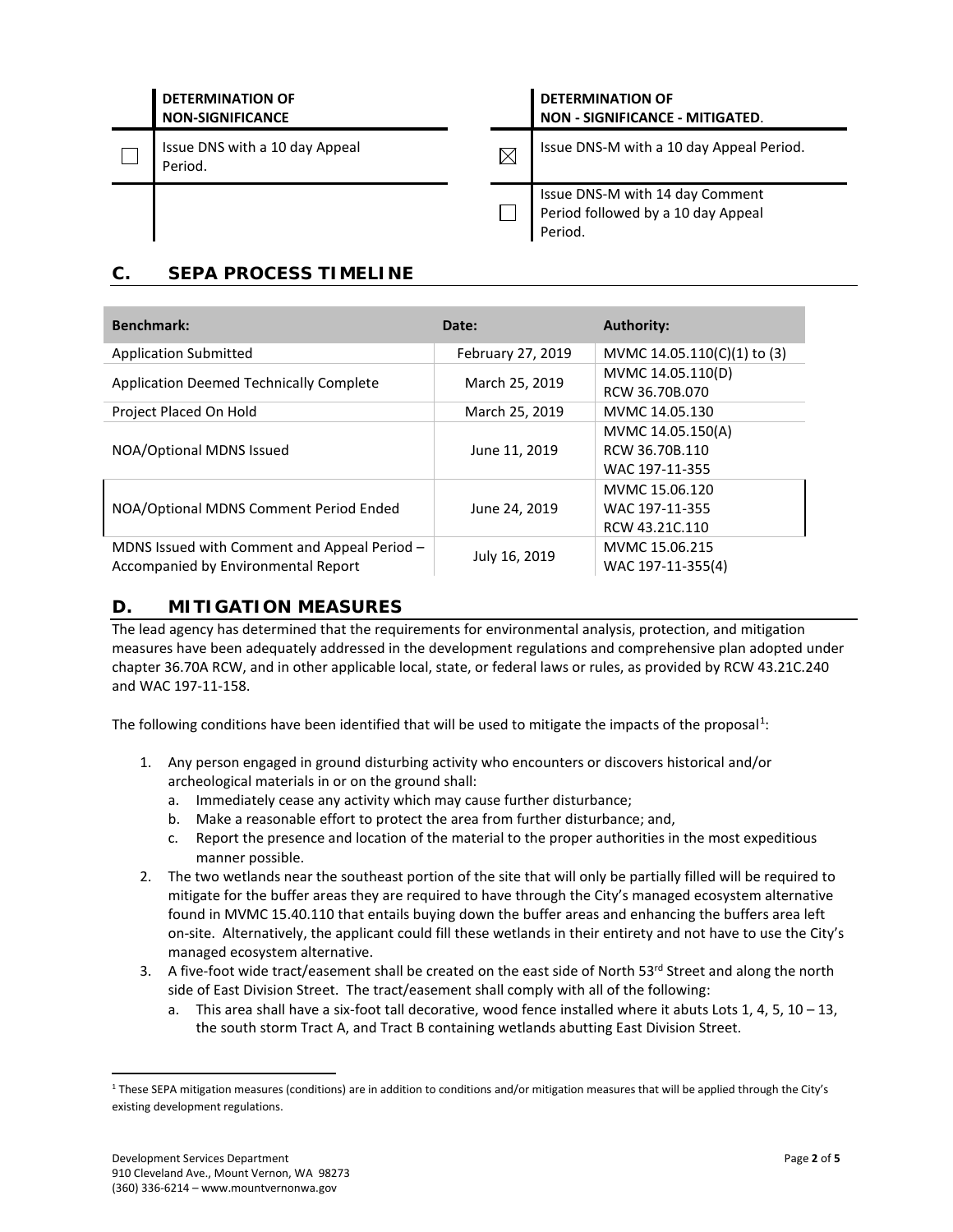- b. Between the fence and the sidewalks minimum 2-inch caliper street trees shall be installed at 30-foot intervals and minimum 2-gallon shrubs shall be installed between the street trees.
- c. The height of the fence shall be reduced, or the fence shall be located further northeast, such that it does not create a sight distance problem at the intersection of East Division and North 53<sup>rd</sup>, and where proposed Road A intersects with North 53rd Street.
- d. The future Homeowner's Association will be responsible for the monitoring and maintenance of the fencing and landscaping within the 5-foot wide tract. The 5-foot wide area can be an easement where it crosses Lots 10 – 13, with the remaining areas required to be a tracts.
- 4. All work completed near the on-site wetlands and their associated buffers that are not proposed to be filled shall comply with all of the following conditions:
	- a. The City's consultant biologist or the applicant's biologist shall monitor this work and shall submit reports documenting the progress and completion of these activities to the City.
	- b. The biologist monitoring this work is responsible for ensuring construction activities do not result in adverse impacts to the wetlands or their associated buffers. As such, if while monitoring construction activities the biologist deems it necessary to have the applicant install or implement additional mitigation measures to protect the functions and values of the stream the applicant shall be responsible for completing these requests in a timely manner.
	- c. The applicant shall be responsible for all costs associated with this work (this includes the cost of the City's biologist and any mitigation measures they deem necessary during construction).

#### **ADVISORY NOTES TO APPLICANT**

The following notes are supplemental information provided in conjunction with the environmental determination. Because these notes are provided as information only, they are not subject to the appeal process for environmental determinations.

### **E. ENVIRONMENTAL IMPACTS AND MITIGATION**

In compliance with RCW 43.21C. 240, project environmental review addresses only those project impacts that are not adequately addressed under existing development standards and environmental regulations.

#### **1. EARTH**

Impacts: Grading activities: an estimated 25,000 cubic yards (cy) of material will be exported and an estimated 20,000 cy of material will be imported.

Mitigation Measures: Listed within the applicant's environmental checklist as well as required compliance with the City's existing standards and regulations for land disturbing. Construction best management practices will be utilized to minimize potential impacts from earthwork grading and clearing on the site.

The applicant's contractor(s) will be required to comply with the City's code requirements related to stormwater runoff and site grading. The applicant will also be required to obtain and comply with the WA State Department of Ecology's NPDES permit and their associated requirements.

Nexus: MVMC Chapters 13.33 (Storm Water Drainage Utility), 15.04 (Building Code), 15.16 (Grading, Excavation and Fill), 15.18 (Land Clearing), and Mount Vernon Engineering Standards.

#### **2. STORMWATER**

Impacts: Site stormwater from pollution-generating hard surfaces will be treated through a stormwater wetpond or similar feature and will be attenuated via two detention ponds with control structures/outfalls that will flow into existing stormwater conveyance infrastructure owned by the City in North 53<sup>rd</sup> and Crested Butte Boulevard.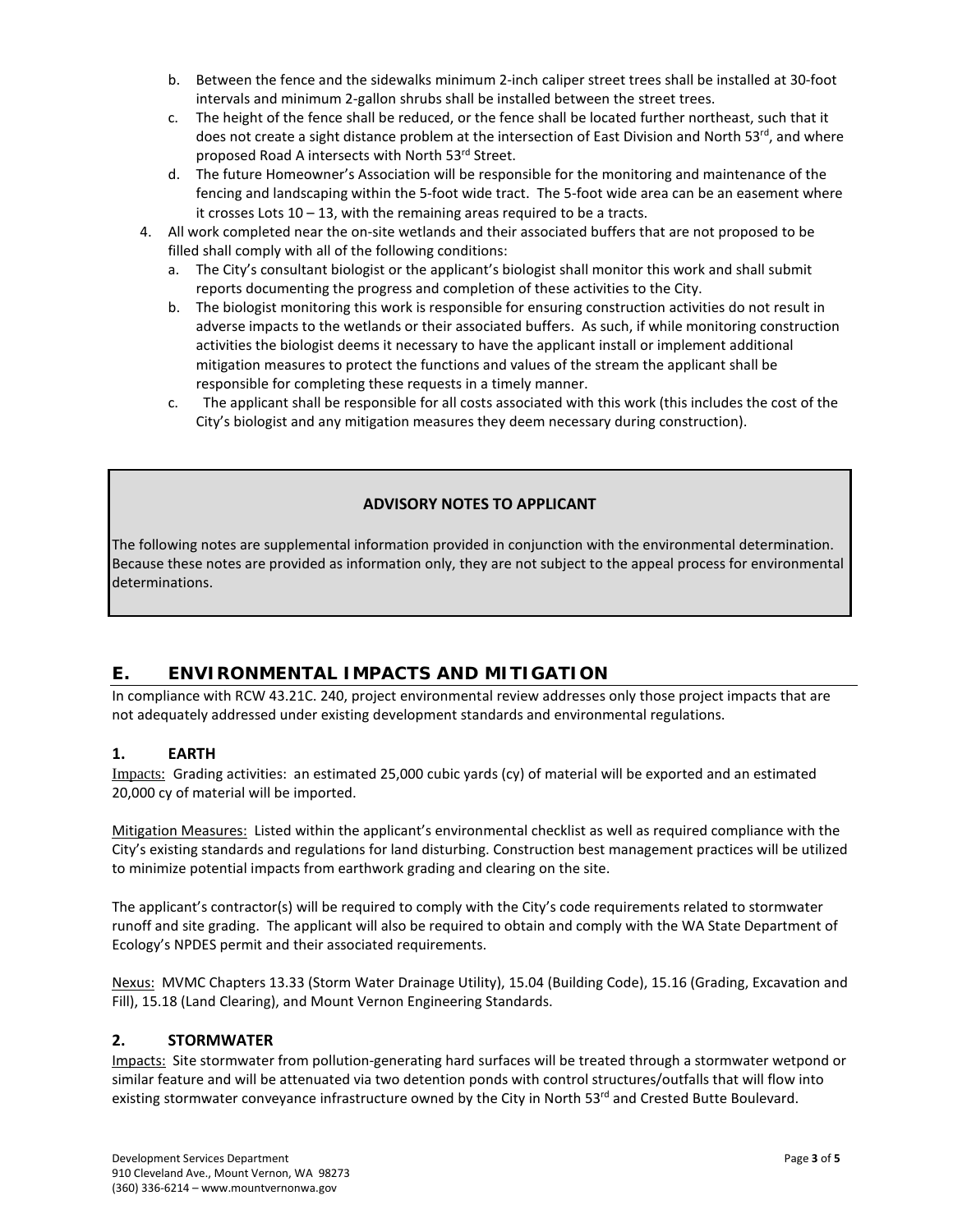Mitigation Measures: Listed within the applicant's environmental checklist, detailed within their Stormwater Analysis prepared by a licensed Professional Engineer, shown on their construction plans, and the mitigation measures outlined with this MDNS.

The applicant will comply with City, State and Federal regulations. Runoff during construction will be handled in conformance with the City's regulations and standards. A NPDES permit from the State of Washington Department of Ecology for construction activities will be required as part of this project.

Nexus: MVMC Chapters 13.33 (Storm Water Drainage Utility), 15.16 (Grading, Excavation and Fill), and Mount Vernon Engineering Standards.

#### **3. TRAFFIC**

Impacts: The 49 single-family homes will generate 49 new PM peak hour traffic trips.

There will also be construction related traffic that will occur as this site is being developed.

Mitigation Measures: Compliance with the City's MVMC provisions.

Nexus: MVMC Title 12, Chapter 14.10 (Concurrency Management), Chapter 3.40 (Impact Fees), 15.16 (Grading, Excavation and Fill), 16.16 (Design Standards for Non-arterial Streets) and Mount Vernon Engineering Standards.

#### **4. CRITICAL AREAS**

Impacts: There are seven palustrine forested (PFO), depressional wetlands (named wetlands A – G) located across the subject site. Wetlands A – D, F and G are Category III wetlands with 75-foot buffers, and Wetland E is a Category IV wetland with a 50-foot buffer. The Applicant plans on filling .46 acres of on-site wetlands.

Mitigation Measures: The applicant has proposed off-site mitigation in the form of .43 credits to be purchased from the Skagit Environmental Bank.

The applicant will be required to comply with the City's Critical Areas Code, there are mitigation measures applied through this SEPA process that are intended to mitigate impacts of the development. The Applicant will also be required to comply with the WA State Department of Ecology's rules/requirements and (potentially) the Federal Corps of Engineers rules/requirements.

Nexus: MVMC Chapter 15.06 (Environmental Policies), Chapter 15.40 (Critical Areas Code), RCW 90.48, 33 U.S. Code Chapter 26 (Federal Water Pollution Control Act)

### **F. CITY & AGENCY COMMENTS**

The proposal has been circulated internally to applicable City Departments and to all of the following agencies, districts, utility companies and tribes: WA State Department of Ecology, Federal Army Corps of Engineers, WA State Department of Commerce, Cascade Natural Gas, WA State Department of Fish and Wildlife, WA State Department of Natural Resources, WA State Department of Transportation, WA State Department of Archeology and Historic Preservation, NW Clean Air Agency, Skagit Council of Governments, Port of Skagit County, Skagit County Planning and Development Services, Samish Tribe, Skagit River System Cooperative, Skagit River Systems, Skagit Valley College, Skagit Transit, Swinomish Tribe, Upper Skagit Tribe, Frontier, Frontier Northwest, Puget Sound Energy, Public Utility District #1, and the Dike and Drainage Districts the subject site is located within.

 $\boxtimes$  Copies of all Comments are contained in the Official File

 $\boxtimes$  Copies of Comments received from City Staff and Agencies are attached to this report

Following is a list of the comments received from City Staff and Agencies:

• Letter from Katelynn Piazza with the WA State Department of Ecology dated June 24, 2019.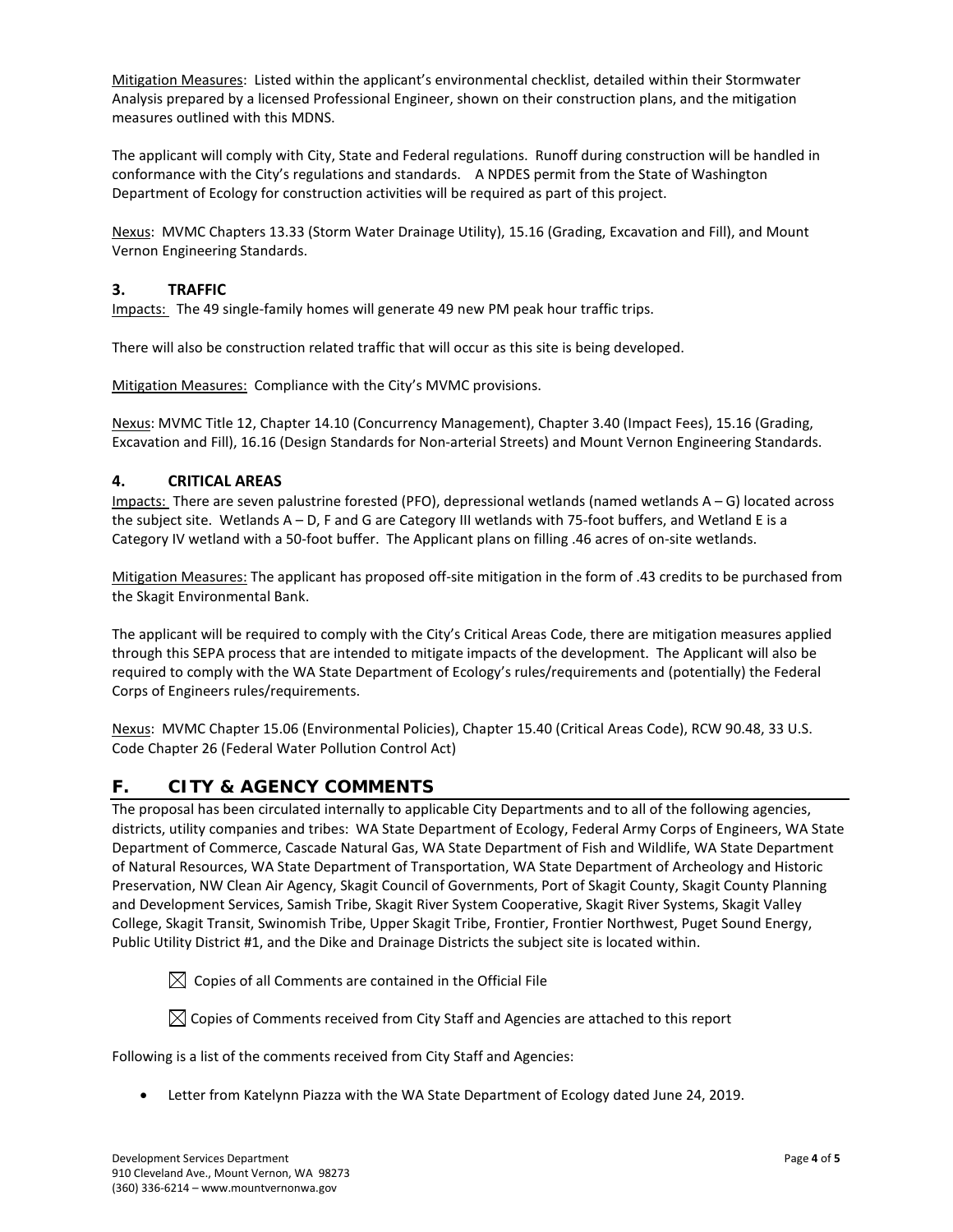### **G. ENVIRONMENTAL DETERMINATION COMMENT & APPEAL PROCESS**

The City is using its discretion under WAC 173-11-355(4) to issue a MDNS with a 10-day appeal period.Appeals of the environmental determination must be filed in writing on or before **5:00 PM on JULY 25, 2019.** Appeals must be filed in writing together with the required \$100.00 application fee to: Hearing Examiner, City of Mount Vernon, 910 Cleveland Ave, Mount Vernon, WA 98273.

Appeals to the Examiner are governed by City of Mount Vernon Municipal Code Section 15.06.215. Additional information regarding the appeal process may be obtained from the City of Mount Vernon Development Services Department by calling (306)336-6214.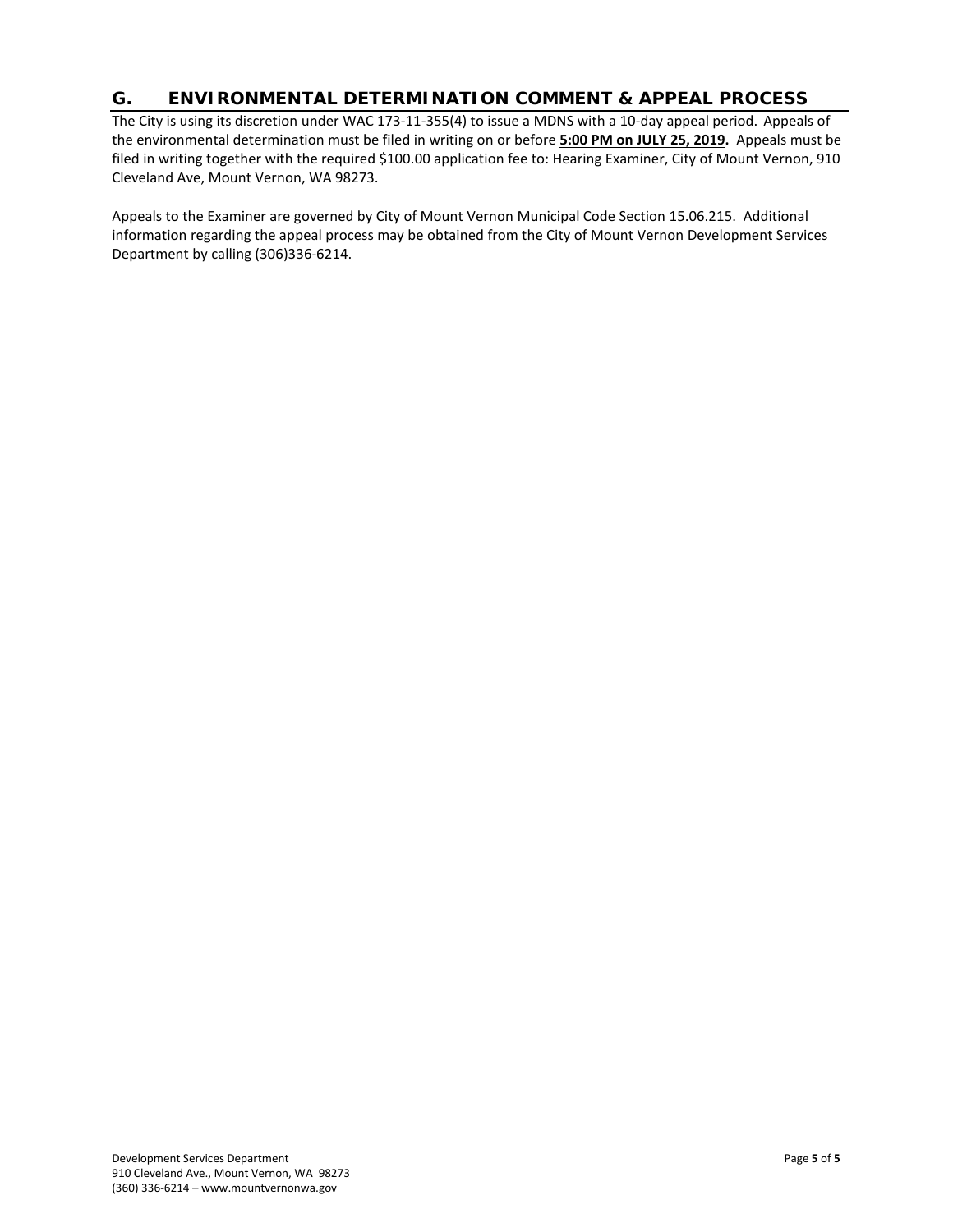

# STATE OF WASHINGTON DEPARTMENT OF ECOLOGY

*Northwest Regional Office 3190 160th Avenue SE Bellevue, Washington 98008-5452 (425) 649-7000 711 for Washington Relay Service Persons with a speech disability can call (877) 833-6341*

June 24, 2019

Rebecca Lowell, Principal Planner Development Services Department City of Mount Vernon 910 Cleveland Avenue Mount Vernon, WA 98273

# **Re: High Point Estates – 49 Lot Long Plat File# PLAN19-0042, PLAN19-0036, ENGR19-0053, Ecology SEPA# 201903254**

Dear Rebecca Lowell:

Thank you for the opportunity to provide comments on the **High Point Estates – 49 Lot Long Plat**. Based on review of the State Environmental Policy Act (SEPA) checklist associated with this Project, we offer the following comments:

## **SHORELANDS AND ENVIRONMENTAL ASSISTANCE PROGRAM Chris Luerkens, (360) 255-4399, [Chris.Luerkens@ecy.wa.gov](mailto:Chris.Luerkens@ecy.wa.gov)**

Placement of fill in wetlands may require an individual or general (nationwide) permit from the U.S. Army of Corps of Engineers (Corps). The applicant should contact the Corps to determine if a permit is needed. Should an individual Corps permit be required, a water quality certification will also be required from Ecology. If the wetland is determined to be not subject to the Corps jurisdiction, it remains a jurisdictional wetland for Ecology and will require permitting by this agency.

We recommend the applicant submit a Joint Aquatic Resource Permit Application (JARPA) to Corps and Ecology for review. Along with the JARPA, the applicant should also submit the wetland delineation report, wetland mitigation report, site plans and vicinity maps.

Thank you for considering these comments from the Department of Ecology. If you have questions or would like to respond to these comments, please contact one of the commenters listed above.

# **TOXICS CLEANUP PROGRAM Heather Vick, (425) 649-7064, [Heather.Vick@ecy.wa.gov](mailto:Heather.Vick@ecy.wa.gov)**

There are two contaminated sites listed on Ecology's database within a one mile radius of this location. The two sites are less than 0.1 mile apart and about 0.6 mile to the northeast.